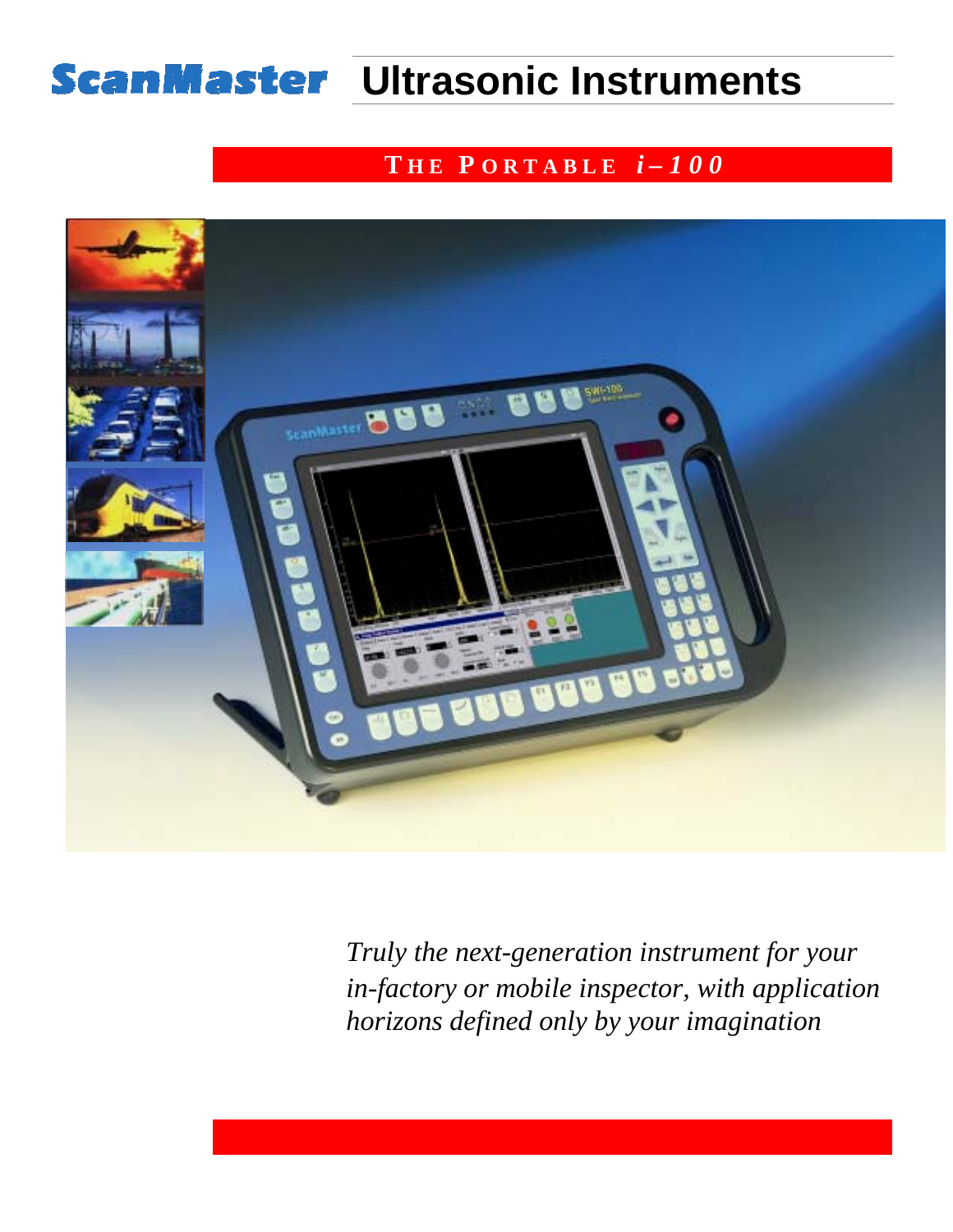## **INTRODUCTION**

The *i-100* uncovers new vistas for the ultrasonic inspector….for the first time, a truly portable, full-featured PC-based instrument is available for factory and field inspection applications.

The *ScanMaster* MCI user interface, based on the Windows 2000/XP© operating system, provides the operator with a flexible and versatile platform for inspection combined with reporting, networking and archiving capabilities.

Single or multi-channel instrument configurations offer the operator the capability to store an unlimited number of set-up files for different transducers and inspection practices.



*Glue bond evaluation in the automotive industry*



# **HARDWARE CONFIGURATIONS**

### **The** *i-100* **is available in four hardware configurations:**

The *i-100*HR is the basic workhorse of the i-100 line. With its 35MHz analog bandwidth, programmable square wave pulser, 95dB true gain, 50dB DAC and range of 3600mm (140") in steel, the i-100HR is well matched to the most challenging inspection applications.

Three additional hardware configurations are provided, each designed for a group of application specialties:

- ! The *i-100*HF, with an extended analog bandwidth of 75MHz, is intended for high-frequency applications.
	- For manual inspection of large forgings or lossy composites, the *i-100*XD provides an extended dynamic range of 80dB.
	- The *i-100* 4P is intended for those inspections requiring 2-8 channels.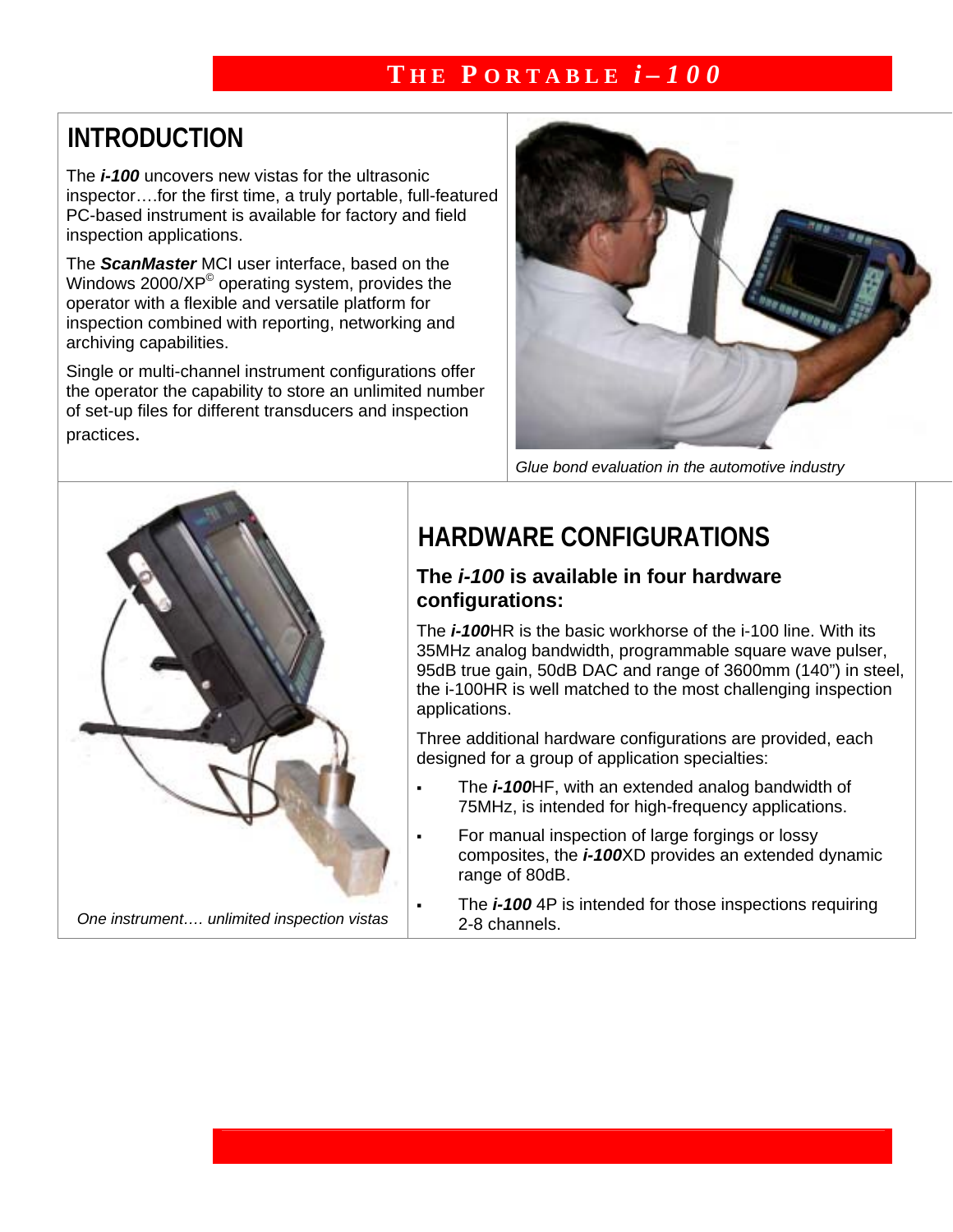## **SUMMARY PRODUCT DESCRIPTION – ALL MODELS**

- Square-wave pulser preamplifier, 10-500nsec programmable pulse width
- 95dB true instrument gain, 0.2dB resolution, +/- 1dB linearity
- 50dB DAC with 160nsec step size, 20dB/160nsec slew rate, 500K steps
- Four hardware gates per channel
- Dynamic backwall tracking with backwall attenuator
- Storage and export of A-scan signals
- 2 x 3.8 Amp-hour internal battery supply with 'hot-swap' capability
- USB, parallel, VGA, PSA keyboard and mouse ports
- Dual digital I/O ports
- Approximate weight, including batteries, 8kg (17.7lbs)
- Multi-language capabilities: English, French, German, Italian, Spanish



## **APPLICATION SPECTRUM**

- Flaw detection in metals, composites and plastic materials
- Wall and clad thickness measurements
- A and B-scan evaluation

## **EXPANSION CAPABILITIES – ALL MODELS**

- 32 hardware gates per channel
- 8-port digital I/O
- FFT A-scan signal analysis
- Free-running B-scan
- Networking and database management
- Inspection reports per customer specification



*Spot weld inspection for the automotive industry*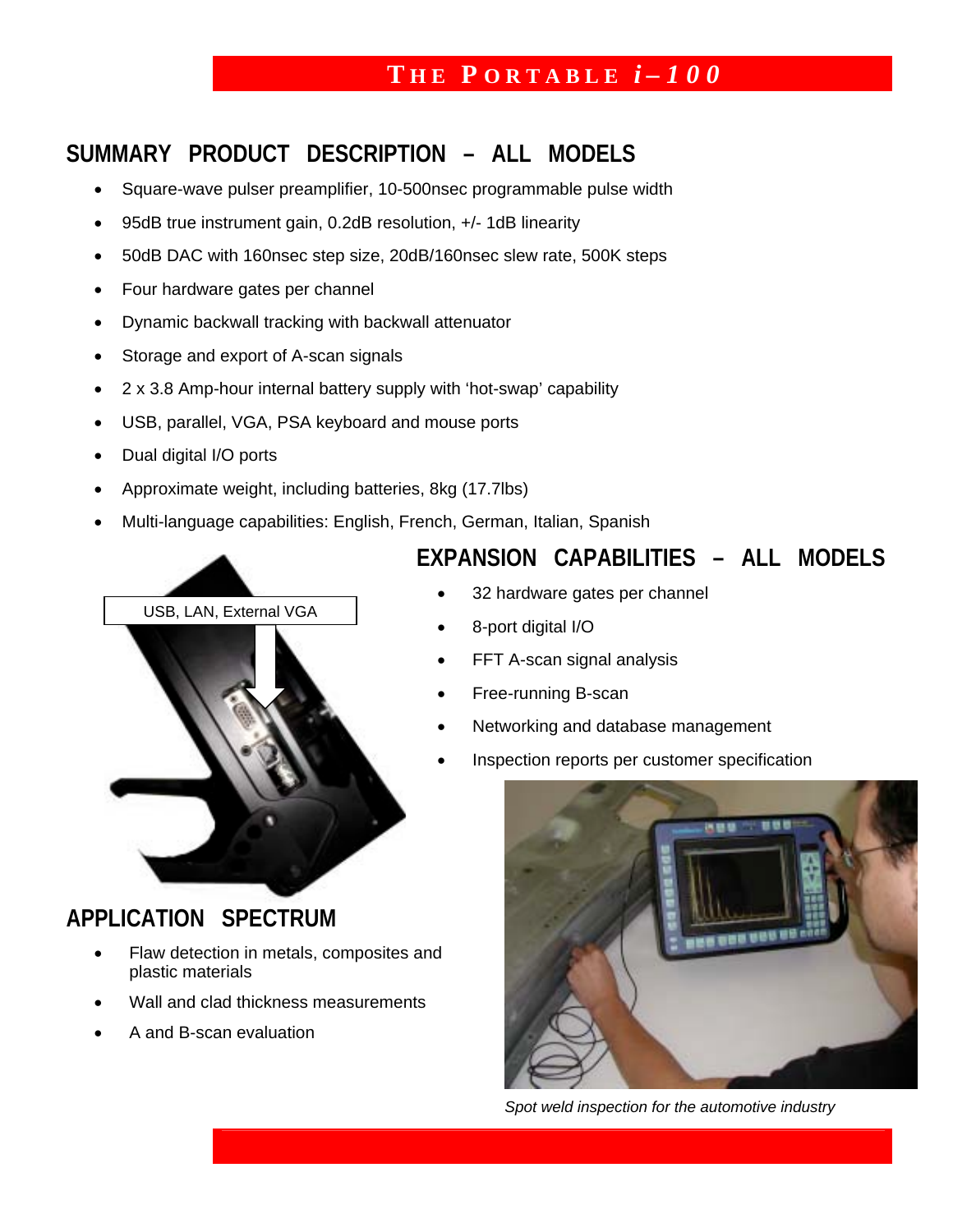### **Instrument operation made easy and efficient ...**

**... through windows-based inspection screens …** 

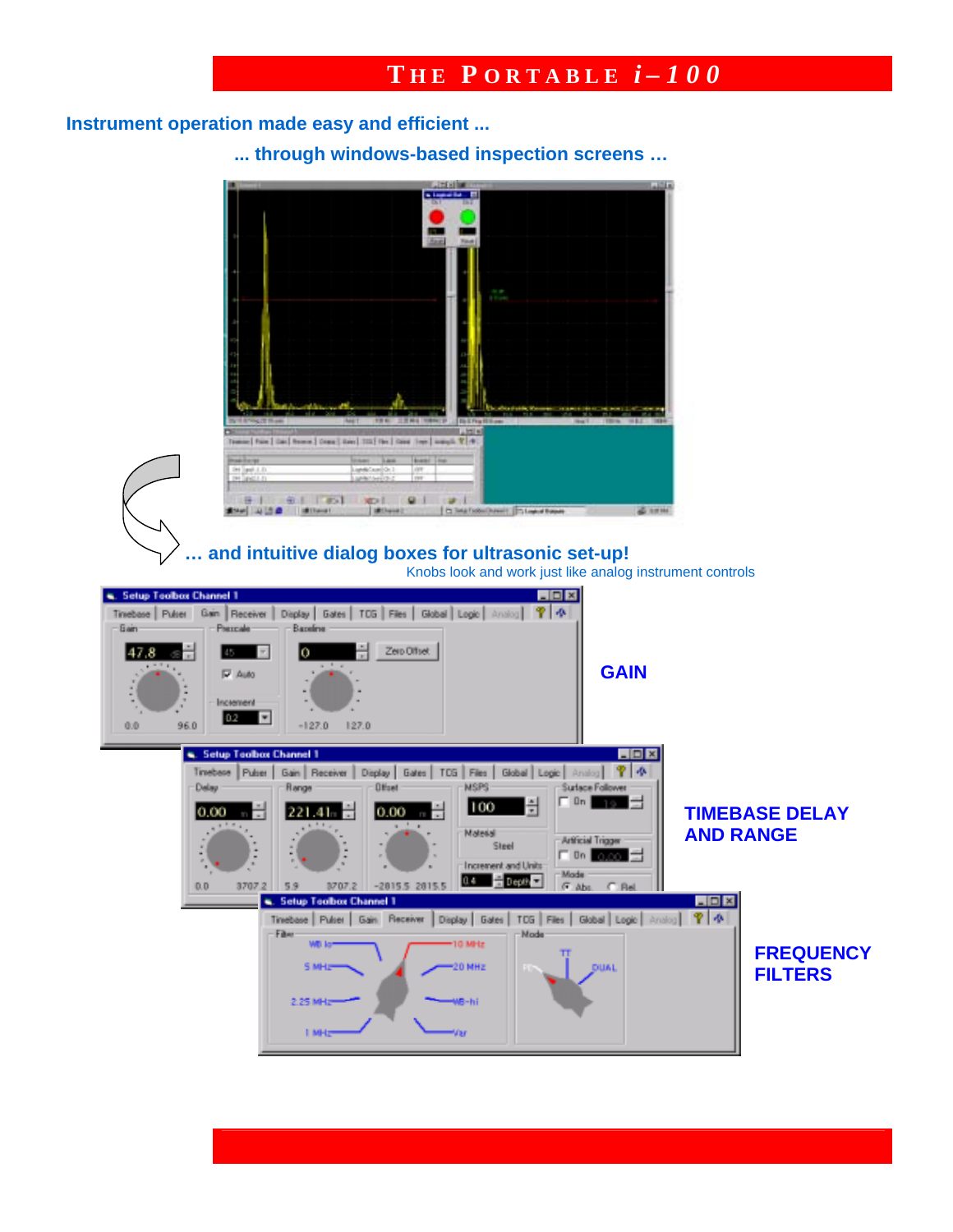**Tune the active transducer for enhanced near surface resolution….. ……. or maximum penetration power ……** 



 **…..simply by rotating this virtual dial.** 

**Using a focused 10MHz probe, resolve a No. 1 FBH at a depth of 0.060" in NI or Ti alloy, to a S/N greater than 20dB. Increase penetration power of contact and immersion probes by up to 9dB with square-wave excitation pulse tuning.** 

**Set TCG requirements directly on the screen display using the control cursor………** 

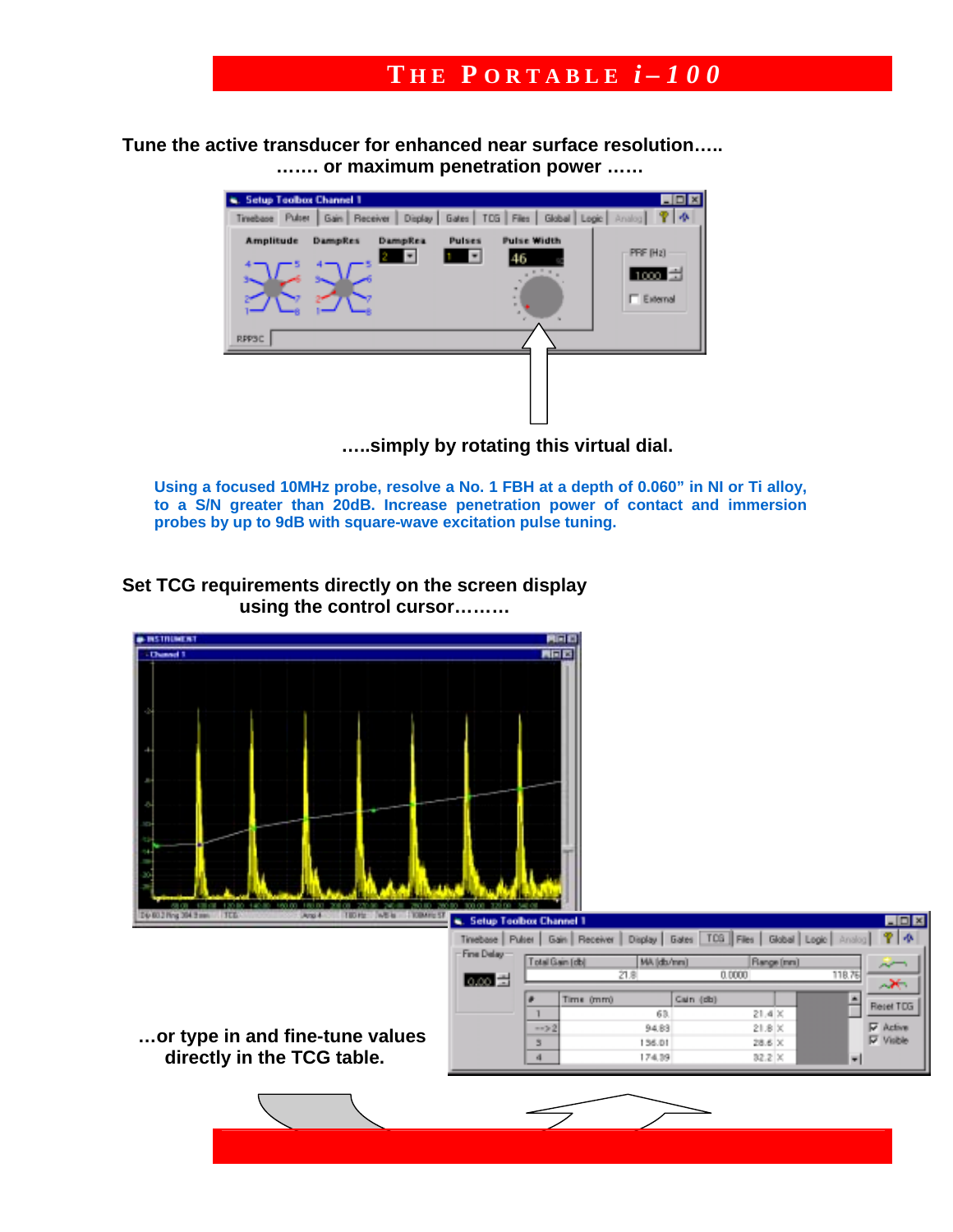**Set 1-4 gates (1-32 optional) Delay, Range and Threshold … using push-pulls icons on the screen display…** 



| or enter values numerically |  |
|-----------------------------|--|
| into the Gates' table       |  |





 **Variable electronic filter for optimizing transducer frequency response** 

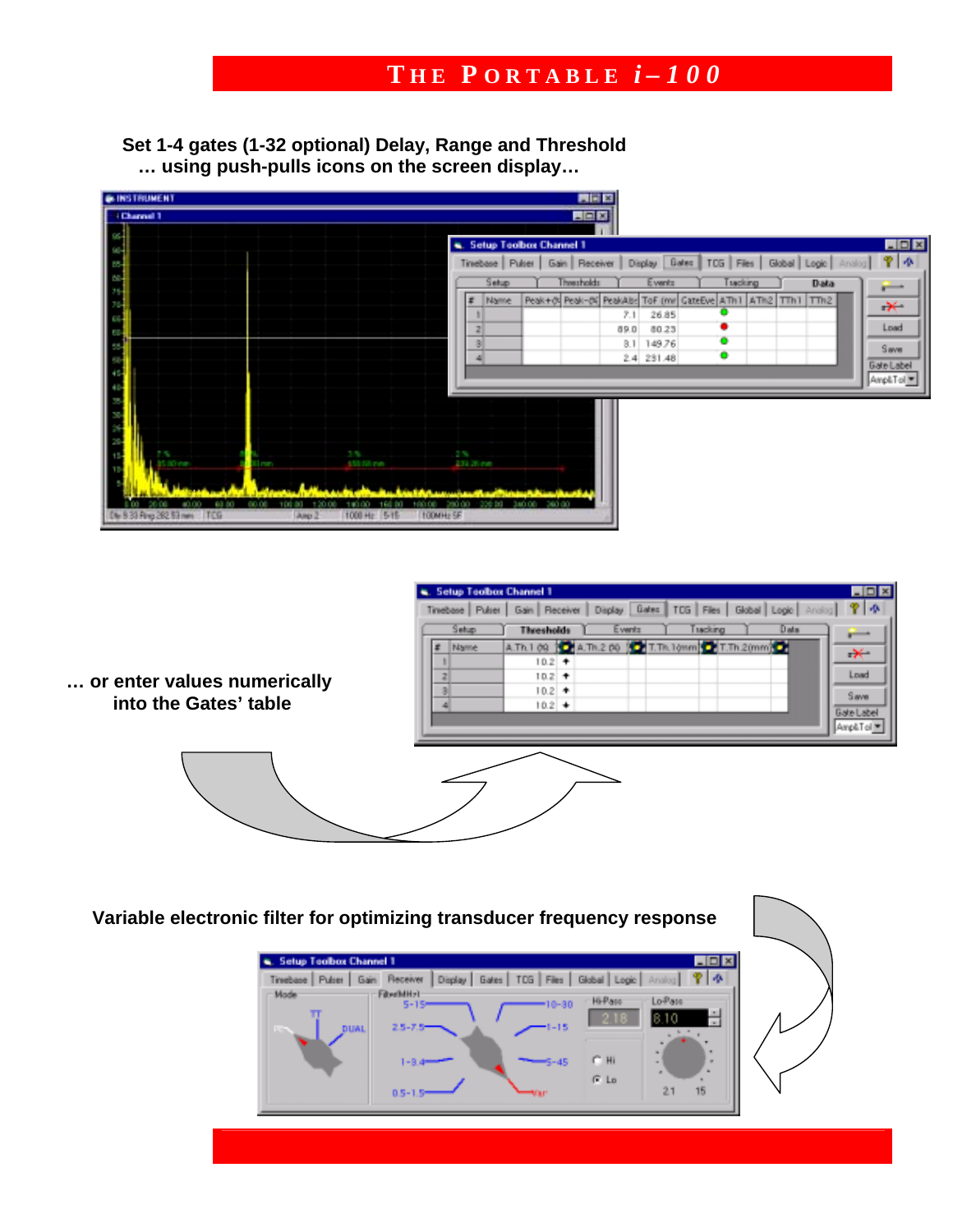**Use on-board tools for A-scan evaluation** 



### **Store and retrieve independent instrument, gate and TCG set-up files.**

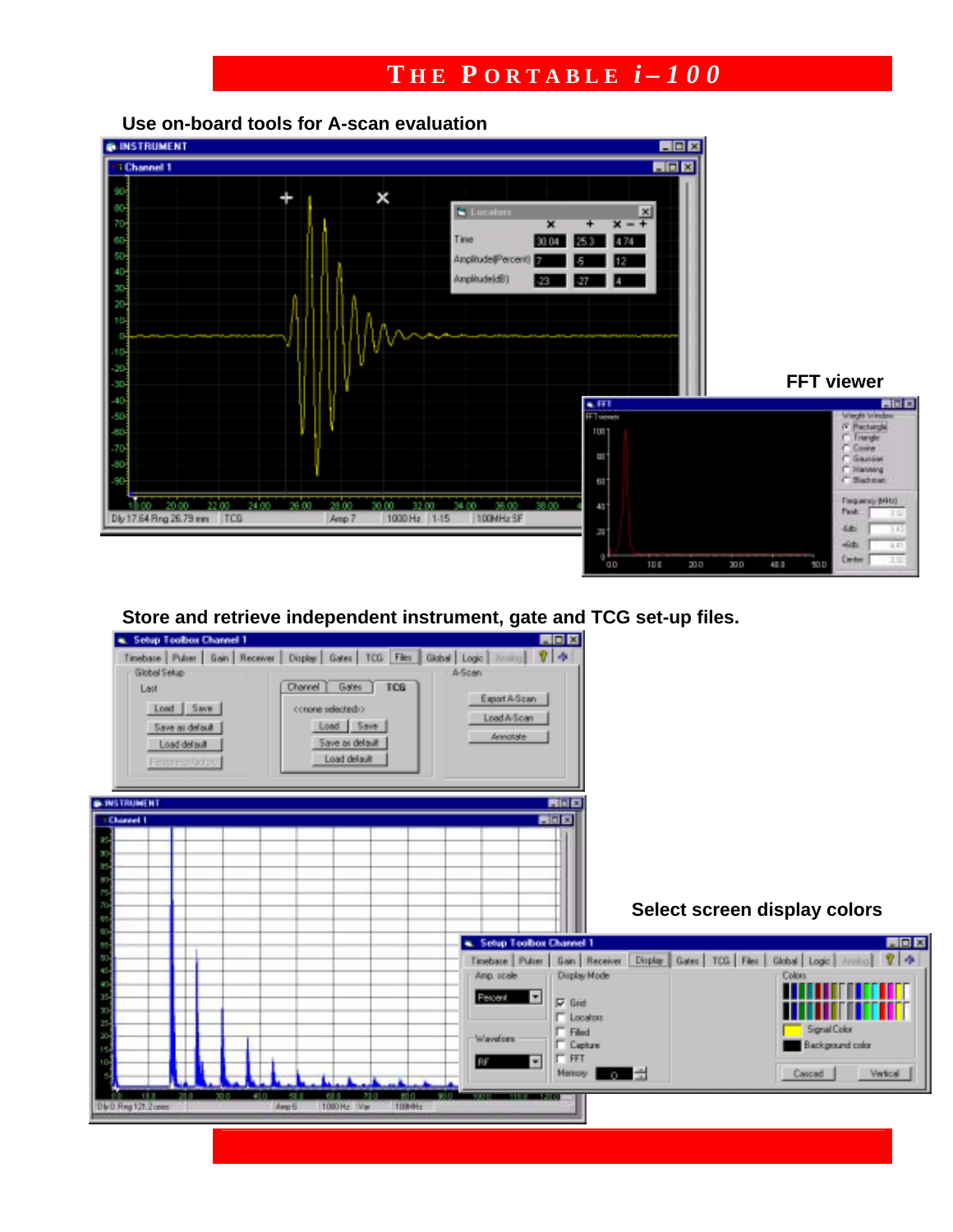

### **Program instrument I/O and audio-visual alarm display**

**… add application-specific inspection reports …** 

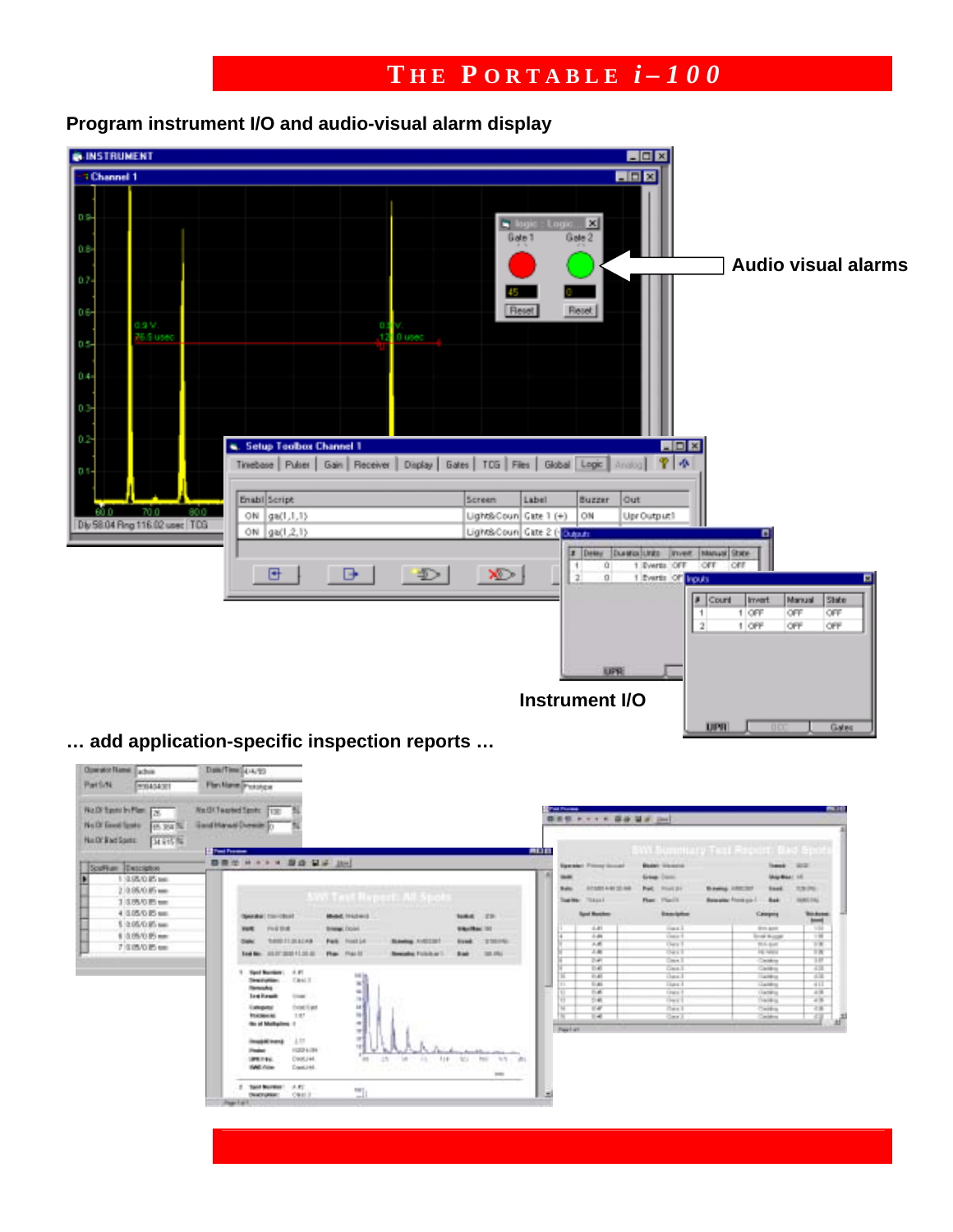### **... networking capability …**



### **… and database management software …**



**…to provide the productivity and competitive edge you are looking for in your inspection application**